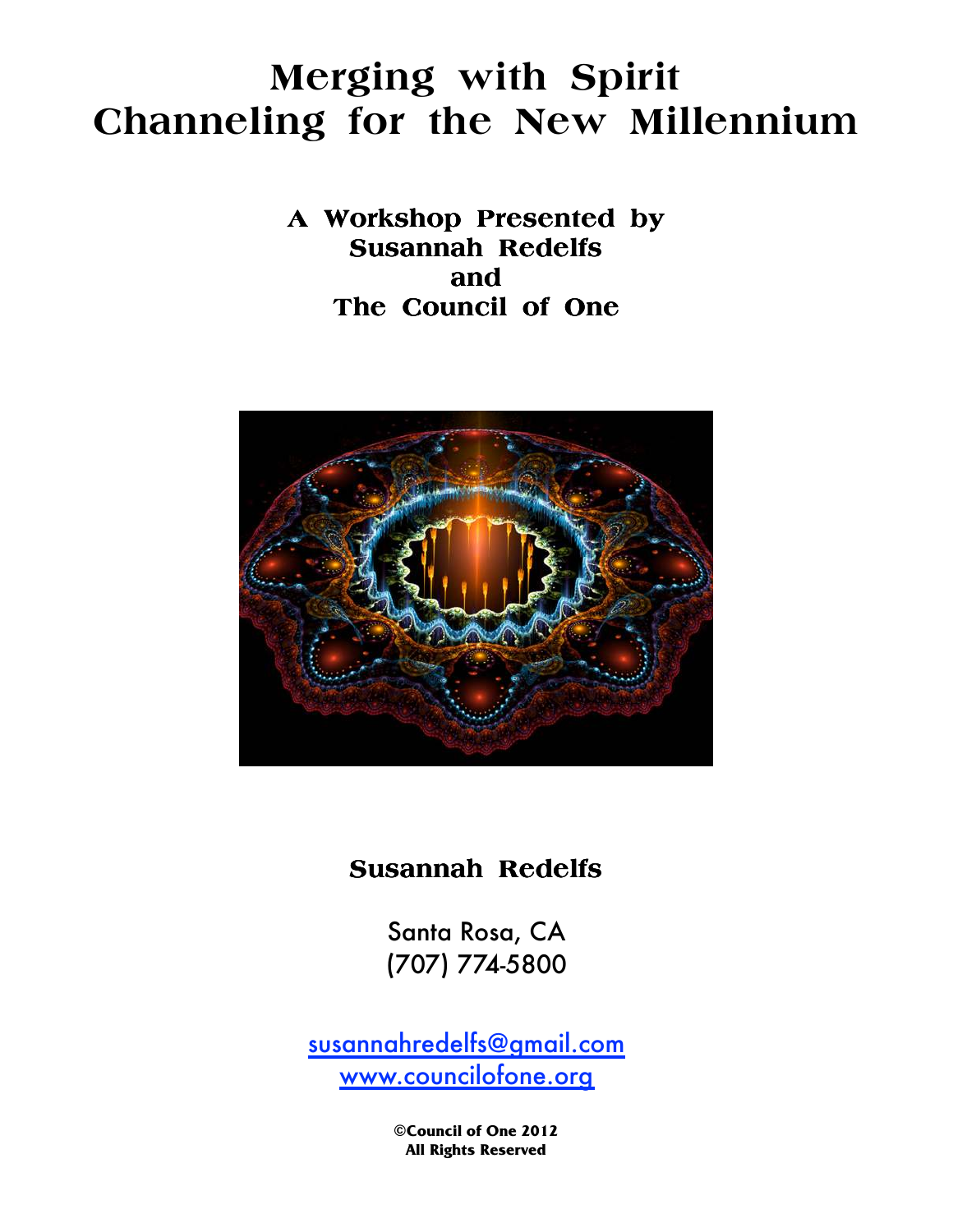In the last few decades, channeling has become almost a household word. Although it seems very "New Age", it is a practice as ancient as consciousness itself. Channeling, simply stated, is the process of opening ourselves to information and energy that doesn't originate with our own conscious selves. While this is traditionally a transmission from dimensions other than the physical plane, it is certainly possible to channel beings from different parts of the physical space-time continuum—i.e., extraterrestrials, elementals, devas, and beings in a different part of the timestream, past or future.

All consciousness is one. It is open-ended and non-local. This means that theoretically, we can contact any part of All That Is in any universe, including Source itself, simply by intent. Practically speaking, we each of us have an inherent capacity for how much energy from another dimension our bodies and fields can absorb. By learning consciously to channel, we expand this capacity over time so that our skill in handling very different frequencies in our bodies increases.

There is also a tendency to revere channeled beings and teachings, to put these beings on a pedestal as angels or godlike beings, above us in every way. Even though these beings are at a "higher" dimensional frequency, remember that their evolution depends upon them guiding and teaching those of us still incarnating on the physical plane. So they need us as much as we may need them. They are part of us, and we are part of them. The only difference is that, on the  $5<sup>th</sup>$ dimension, they KNOW that we are One, while we on the 3<sup>rd</sup> dimension are working on physically assimilating that truth through the process of incarnation.

Also, while many people think of channeling as a transmission from another dimension "down" to us on this one, it is actually a fully cooperative and mutual transmission. While we are "downloading" information from these beings, we are also "uploading" our experiences and perceptions to the upper dimensions. The communication is definitely two-way, and our input to the upper dimensions is every bit as crucial as theirs to us. So it is helpful to see our channeling as a partnership with them, not as receiving the truth from "on high", so to speak. Not only do  $5^{\text{th}}$ dimensional and higher beings not mind that we question and self-validate all information that we receive from them, they actively encourage it.

No  $5<sup>th</sup>$ -dimensional (or higher) entity will EVER tell us what to do (although lower-astral beings may try to manipulate us—more on that later). They encourage choice, questions, and rigorous self-validation. Their input as just another opinion, to be treated as any other opinion.

When confronted with any information, from any source, it is helpful to ask ourselves the question: "Is this true for me right now?" If so, then we can incorporate it into our experience. If not, then we can release it as irrelevant to us right now.

Another important consideration: NO EMBODIED CHANNEL IS EVER 100% ACCURATE. All information that is channeled comes through the channel's own filters and pictures of reality, and so of course there is distortion.

Language is also a limiting factor. No human language can convey truth, just perception. Although some Earth languages are better than others for communicating spiritual concepts, English is not one of them. English evolved as a trade tongue, which means that evaluation (i.e., judgment) is intrinsic to it. It is for measuring products and prices, and is very limited when talking about that which cannot be weighed and measured (i.e., Spirit and all things spiritual). When we channel for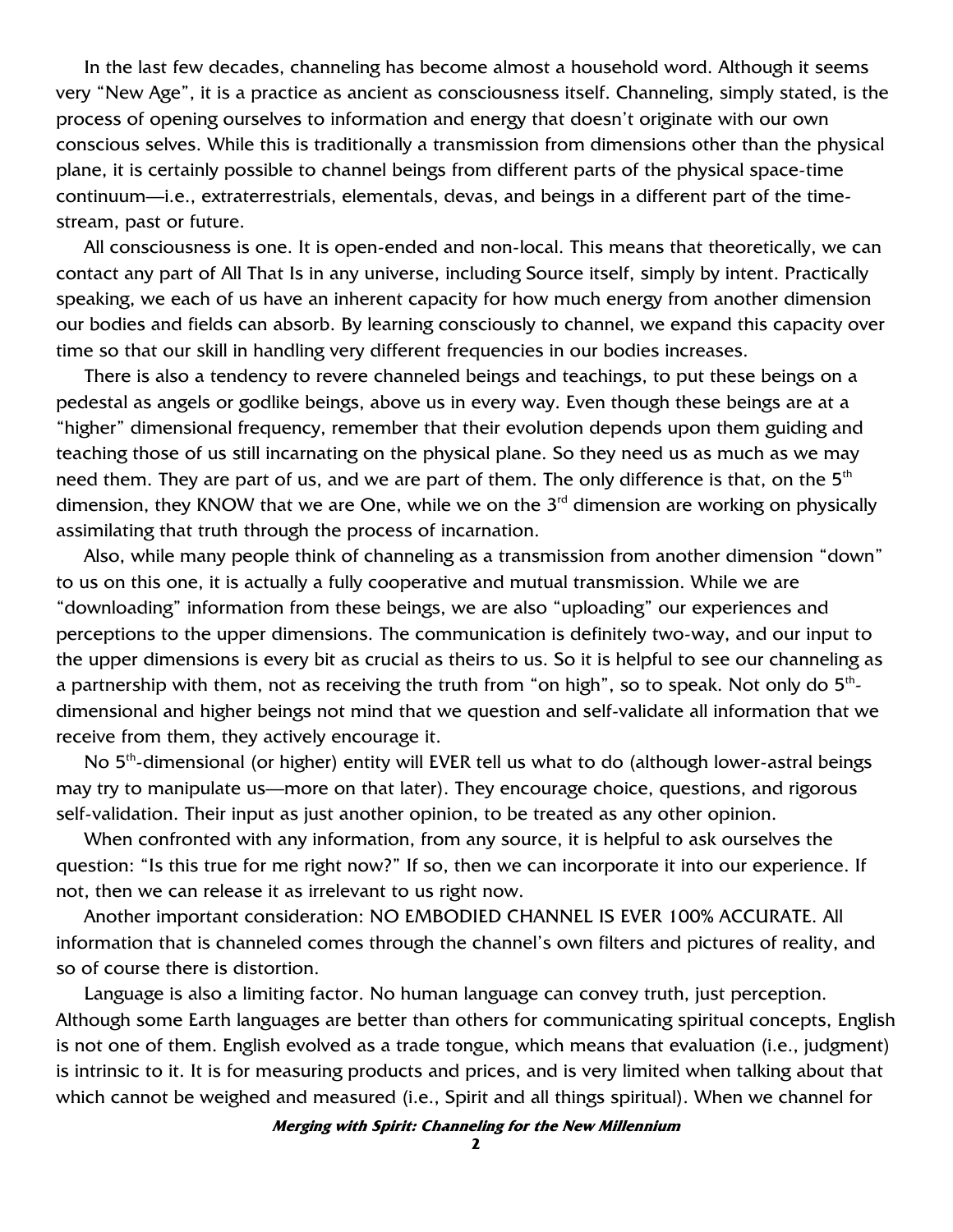others, we can minimize misunderstanding and misinterpretation to make this lack of full accuracy clear before the channeling begins.

This is the "disclaimer" that I use:

No channel is 100% accurate. Please take anything transmitted as another opinion only. Keep whatever resonates with you as your truth, and lovingly discard the rest.

And no matter how careful you are to convey this, the person receiving the channeled information will also be receiving it through *their* filters and layers of distortion. You may be amazed to hear later about things that you allegedly said during a channeling that bear no resemblance whatsoever to what you recall coming out of your mouth. Such is the uncertainty of the physical plane, where we see "as through a glass, darkly". If you are uncomfortable with this level of uncertainty, then you might want to consider only channeling for yourself.

## **Exercise: Preparing the Lower Fields to Channel**

First, we must make sure that our fields are unified. This allows the most accurate and clear information from the higher dimensions to come to and through us. Next, we must make sure that our fields are filled with our energy, not anyone else's. For this, a Resonance Release is helpful.

## **Resonance Release**

With the Resonance Release, we are calling on assistance to assure that our fields are as clear as they can be for channeling accurately and powerfully, and to ensure that we are truly channeling multidimensionally/vertically, and not horizontally/from our fields, from energy we've picked up from anyone else.

## **"Spirit and Archangel Michael: I ask you to release all energy, entities, thoughtforms, emotions, cellular memory, orientations, pictures of reality, devices, intrusions and effects that are not of my core Divine Essence out of my body and fields—NOW!"**

When we channel, it is useful to know who is coming through, and from which dimension. For this reason, a model of the dimensions is in order.

## **Model of Dimensions**

It is impossible to fully grasp the complexity of the planes of existence from the physical plane, just as it is impossible to speak Truth in any human language. Still, it is useful for us to work with some kind of model of the dimensions or planes of existence, so that we have a reference point for our channeling work.

This is the model of dimensions that the Council of One, the Michael Entity, and other midcausal/5<sup>th</sup>-dimensional teaching entities use. It's simple enough for our purposes as channels, yet clearly communicates the perfection and connection between universal levels of unity. It is a model not only of dimensions, but of the evolution of all consciousness, from Source to Earth and back to Source again.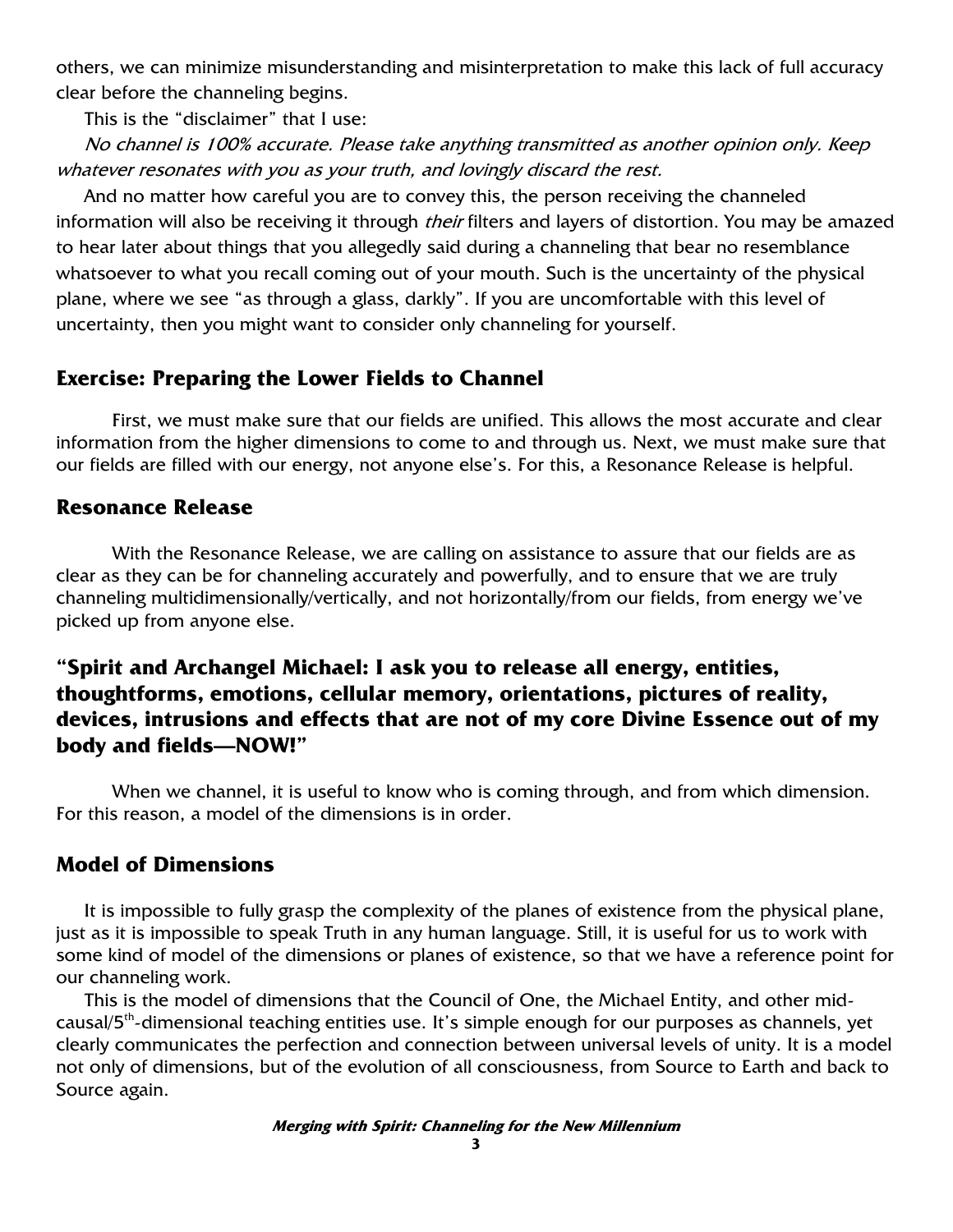It's a good idea to learn to be aware of the differences in vibration from one dimension to another, so that we can discern the source of channeling energy. Also, we exist simultaneously in all dimensions, from molecules up to Source itself, from the most differentiated to the least.

**1 st Dimension:** This is the level of molecular consciousness, the animating spark of each atom. It is useful to contact this level when we are determining the potency and purity of anything we wish to take into our bodies, such as drugs and supplements. It is also useful for contacting socalled "inanimate objects" for the purposes of psychometry (accessing the history of an item through psychic ability and/or touch). People with "machine empathy" are often tuned in to this dimension.

**2 nd Dimension:** This is the level of elementals and devas—the consciousness of rock, plants, and animals, as well as the raw physical forces that manifest on the  $3<sup>rd</sup>$  dimension (i.e., electromagnetism). It is useful to contact this level when we wish to contact the consciousness of devic energy and work with earth grids and elementals.

**3<sup>rd</sup> Dimension:** This is the level where all physical life that we experience is found (the physical plane). The human body occupies the middle levels of the physical plane, while certain etheric structures and the manifestations called "ghosts" occupy the upper levels of the  $3<sup>rd</sup>$ . One of the reasons that modern scientific instrumentation fails to detect energy from the upper dimensions is that no technological artifact can detect anything originating above the plane of its origin. So while sometimes scientific instruments can detect the upper physical plane phenomena, detecting the astral or higher emanations with such devices is impossible.

**4 th Dimension:** Also called the astral plane, this is where the soul goes when it dies or when its body is unconscious or in deep sleep. When mediums contact the souls of the dead, they are channeling astral beings. It is interesting to note that there are entire species of humans and extraterrestrials that only reside on the astral plane, who never take physical incarnation. These individuals can be powerful teachers. It is also where the "collective consciousness" of ensouled species can be contacted directly.

**5 th Dimension:** Also called the causal plane, this is where reunited oversouls/entities reside, who continue their evolution by guiding, influencing, and teaching individual souls on the astral and physical planes.

**6 th Dimension:** Also called the mental, Messianic or Christ plane, this is where reunited cadres reside. The Earth manifestations of the Infinite Soul known as Jesus Christ, Quetzalcoatl, Krishna, and Isis and Osiris originated from this plane.

**7<sup>th</sup> Dimension:** Also called the Buddhaic or I AM plane, this is where reunited greater cadres reside. The Earth manifestation of the Infinite Soul known to history as Buddha and Lao Tzu originated from this plane. This is the dimension where various universal projects are created and maintained, including the moderation of parallel and alternate universes.

**The Akashic Plane:** The Akashic is the record of every experience, every thought, every activity of consciousness everywhere. It interpenetrates every other plane of existence, and is accessible to every dimension. The Akashic Plane as it exists  $7<sup>th</sup>$ -dimensionally is also known as Universal Mind (or God-Mind).

#### **Exercise: Everything I See is Me**

In this exercise, we will be contacting our own soul and Spirit through all dimensions all the way to Source.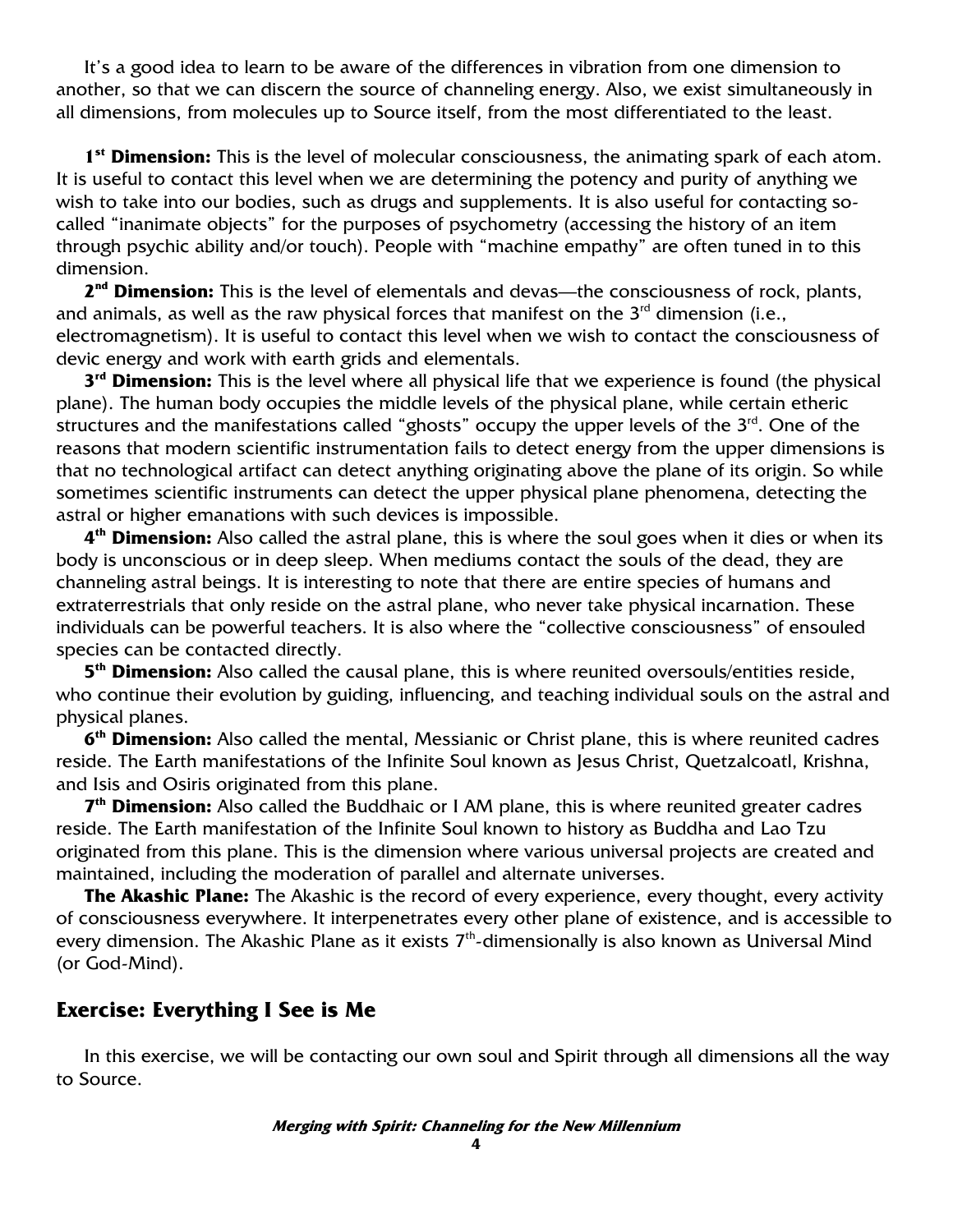- 1. Unify your fields using the Unified Field Meditation.
- 2. Drop your consciousness into the center of your heart chakra using the Connecting with the Inner Altar of the Heart exercise. Settle yourself into the center of the Threefold Flame.
- 3. Allow your consciousness to focus on a single cell in your body. Then, allow it to contact every chemical molecule making up that cell. Feel how each molecule is different in its vibration, get a sense of the vast space between atoms, how different chemicals have a different frequency and vibration. Allow yourself to experience consciousness from its perspective.
- 4. Allow your consciousness to focus on your body as a whole. Now, contact the Deva of the Human Species through your own body. Allow yourself to experience consciousness from the Human Deva's perspective.
- 5. Allow your consciousness to focus on yourself as you exist on the  $3<sup>rd</sup>$  dimension—vour body, your emotions, and your thoughts. Since this is the focus of your everyday consciousness, it won't feel very different from what you experience on a daily basis. This is the "self" that most people experience all the time, never allowing their consciousness to extend any further.
- 6. Allow your consciousness to focus on your soul as it exists on the astral plane. What are its perspectives? How does it add to your experience of your body as a whole?
- 7. Allow your consciousness to focus on your oversoul/entity as it exists on the  $5<sup>th</sup>$ dimension.
- 8. Allow your consciousness to focus on your cadre on the  $6<sup>th</sup>$  dimension. Be aware that it will be very difficult if not impossible for you to articulate your experiences from this level, so just get into the felt experience of it.
- 9. Allow your consciousness to focus on your greater cadre on the  $7<sup>th</sup>$  dimension. You may see geometry and hear tones, as the upper-dimensional "languages of light" originate from here. Allow yourself to experience the vastness of your I AM presence.
- 10. Allow your consciousness to focus on the Source itself. Be in that energy for as long as you can maintain it.
- 11.When you feel complete, allow your consciousness to focus on your body again, and bring your focus back into your immediate surroundings.

You will probably find that you will be easily able to conceptualize everything up to the  $5<sup>th</sup>$ dimension, but may get distracted or go unconscious when you contact the  $6<sup>th</sup>$  dimension and higher. This is because it is easiest to contact dimensions no more than two removed from where you are focused. After that, it becomes very hard to hold focus, as the human mind is too linear to fully experience these levels. Verbal channeling pretty much cuts off at the  $5<sup>th</sup>$  after that, you will be working with pure energy channeling, though occasionally you may use tones or upper-dimensional languages when contacting these higher dimensions.

There are three levels of channeling: Access, Contact and Communion. Most channeling that is transmitted for groups and books is Contact channeling, the second level of connection. Access is very quick and shallow. A very good way to experience these levels is by contacting Universal Mind. The Universal Mind can also be called the Mind of God/Source/All That Is, and is the Akashic Plane where it touches the  $7<sup>th</sup>$  Dimension.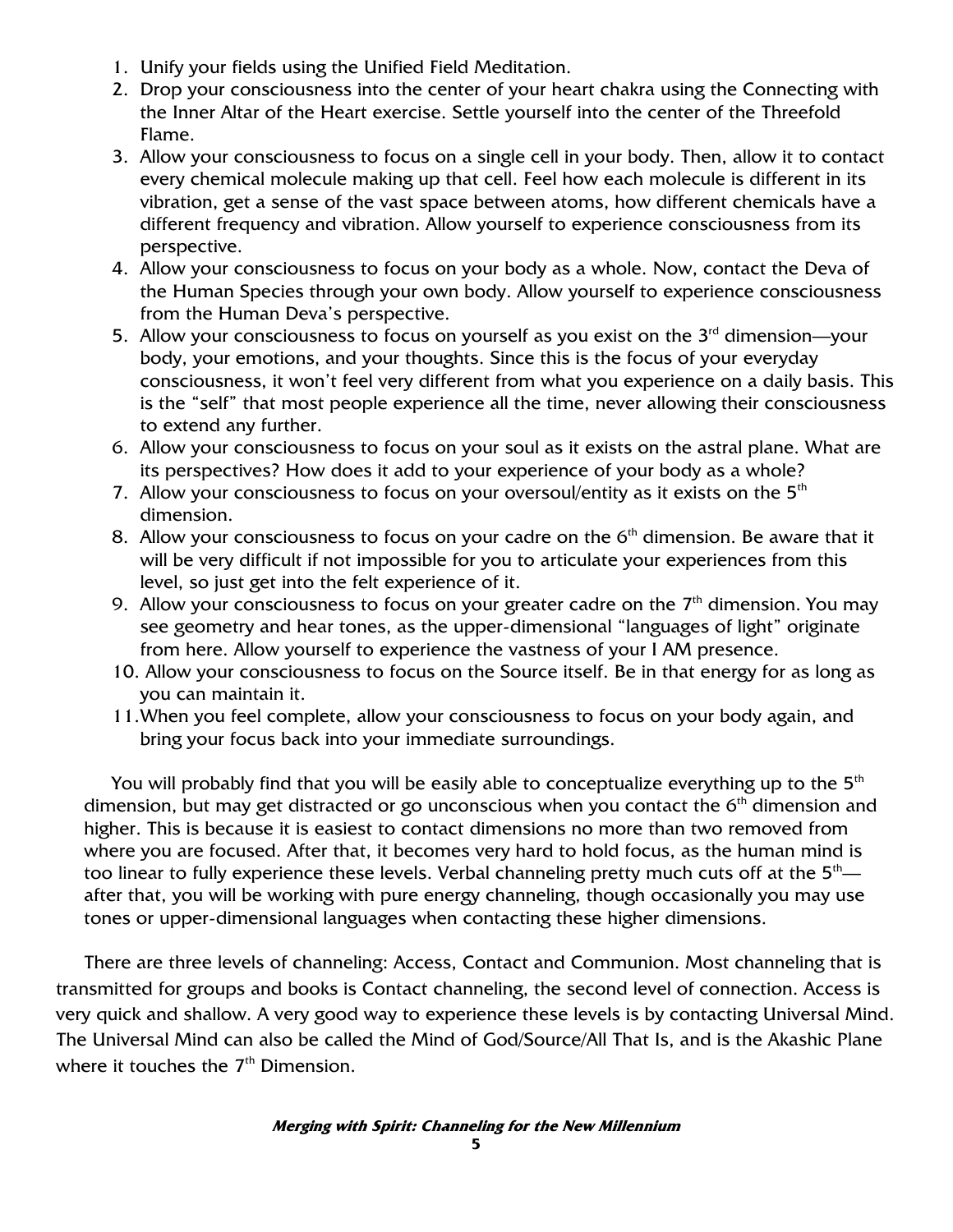## **Exercise: Universal Mind**

- 1. Unify your fields using the Unified Field Meditation.
- 2. Ask Spirit to connect you with Universal Mind at the Access level. You can visualize this as a sphere of light descending over you to intersect with your Unified Field at the level of your head.
- 3. Ask a question. Sometimes, leaning your body forward can help with this. As you lean your body forward, concentrate your question as a beam of light lasering out of your Third Eye in your forehead. Lean back, visualizing your crown and brow chakras opening like the petals of a flower to receive the answer. Give this a moment, as it may take time to "research" your answer.
- 4. Ask Spirit to connect you with Universal Mind at the Contact level. Visualize the sphere of light that is Universal Mind descending further, to rest at the level of your heart chakra.
- 5. Ask a question, and receive the answer. Notice that the depth and quality of the answer is different—you may get more visuals, more of a kinesthetic sense in your body of the "wholeness" of the information.
- 6. Ask Spirit to connect you with Universal Mind at the Communion level. Visualize the sphere of light that is Universal Mind descending to completely merge with your Unified Field. This is not a space for questions. This is a state of Communion, where you can fully contact the Mind of God and feel your connection to all information, anywhere. Before you formulate a question, the answer is simply there, as a deep knowingness.
- 7. When you feel complete, ask Spirit to release the sphere of Universal Mind and allow your consciousness to come back into the room.

#### **Spirit Guides, the Guiding Council, and Soul Families**

Each one of us has spirit guides, what some call guardian angels. We each have one primary guide, who has been with us since before our first incarnation on Earth and will be with us after we cycle off to reside on the astral plane. There are also secondary guides, who may step in to help us for a lifetime or more when our souls are concentrating on a particular area of interest or study.

 For instance, if a soul wants to really focus on mastering something specific, our primary guides might enlist a junior or secondary guide to assist. Secondary guides come and go, but our primary guide remains constant.

 Guides are assigned to souls by their Guiding Council, which is a group of souls from the lower 5<sup>th</sup> who oversee the work of the guides and also add the benefit of their experience and wisdom to the incarnational process. After the body's death, when the soul refocuses itself on the astral plane, there are meetings with our guides as well as our Guiding Council, to review the life just lived, evaluate progress, and work on planning the next incarnation.

**Merging with Spirit: Channeling for the New Millennium**  Our "soul families" are those souls with whom we share close connections. Almost every soul chooses an essence twin at the beginning of the cycle, although we will almost certainly all choose to "fly solo" for a Grand Cycle at some point, to learn independence. The essence twin (also called the twin soul or twin flame) is like a mirror of our soul's energetic signature, fully equal and designed to help us learn true intimacy. Often, one soul will be incarnate while the essence twin remains discarnate on the astral, or both be incarnate with no plans to meet, but sometimes physical plane meetings are arranged. No soul will spend every lifetime reveling in the essence twin, or not much would get accomplished in the world. Note that while there is a tendency to romanticize this bond, the hallmark of it is deep inner work, and so the physical plane relationship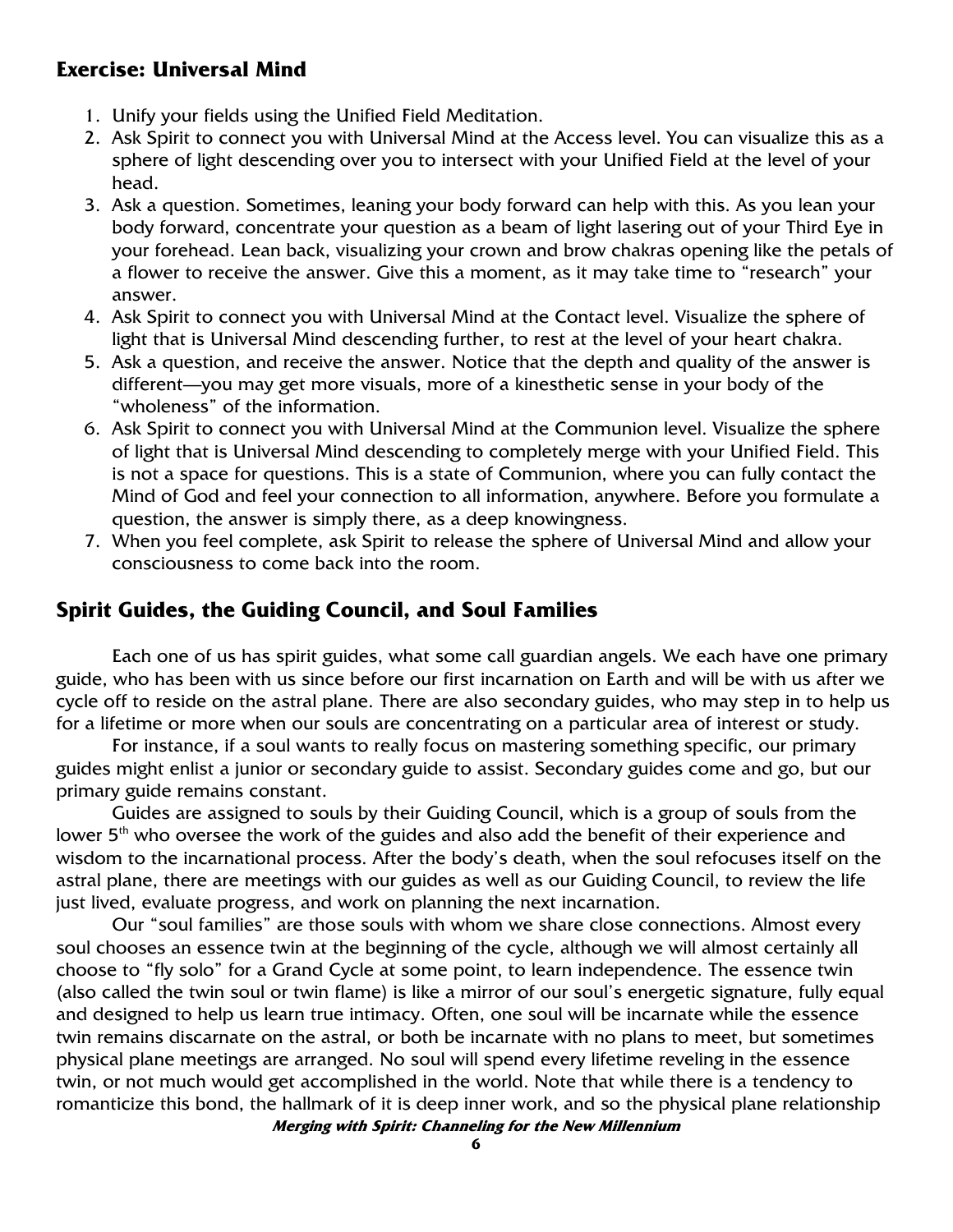is not always comfortable or even pleasant. There was a joke among Michael entity channels at one time, that the first question asked is, "How do I find my essence twin?" And after the essence twin is found, the next question is, "How do I get rid of my essence twin?" The essence twin is usually a different role in essence.

 We also have task companions, who are more like work colleagues, who help us focus on the outer work in the world the way the essence twin helps us focus on the deep inner work. There is often a great deal of instant trust and camaraderie with our task companions when we meet them on the physical plane. This tends to be a more comfortable relationship than that of the essence twin, at least on the physical plane. Task companions will often work together on completing karmic monads, so it can get intense, but not in the same way as the essence twin. Task companions are usually of a different role in essence.

 Each soul is cast into a group of seven souls, all of them the same role in essence. In the Michael system, this is called the **cadence**, though in the Life-Between-Life work of Michael Newton, the cadence is referred to as the soul group.

 Seven cadences of seven souls make up the **greater cadence** of 49 souls, and groups of these greater cadences form the **entity**, or **oversoul**, a group of 1,000 or so souls that reunite when all the individual souls cycle off the physical plane, and together move to the  $5<sup>th</sup>$  dimension (causal plane). Entities make up a group called the **cadre** on the 6<sup>th</sup> dimension. About 70% of a soul's karmas are played out with members of its cadre, so it really is "all in the family." When entities reunite on the upper  $5<sup>th</sup>$  to transition to the  $6<sup>th</sup>$  dimension, they form the cadre, and all essence twins are finally fully merged (essence twins are almost always members of the same cadre, and it is the reunion of the essence twins that forms the "glue" that holds the entire cadre together).

When cadres reunite on the 7<sup>th</sup> dimension, they make up the **greater cadre** or **energy ring,** the largest conglomerate of souls before final reunification with the Source before another Grand Cycle is begun.

 From most intimate (essence twin and task companion) to the most extended (the energy ring), these groups make up our soul families. It is powerful work to connect with our extended soul families on the physical plane, as we can often accelerate growth and evolution for each other. And it is our guides and our Guiding Councils who act as loving mentors and teachers to help us grow and evolve lifetime to lifetime. So it can be good work to consciously contact them, so that we can navigate our physical lifetimes with more ease and Grace.

## **Exercise: Contacting Our Spirit Guides**

- 1. Unify your fields using the Unified Field Meditation.
- 2. Settle into the center of the Threefold Flame using the Connecting with the Inner Altar of the Heart exercise.
- 3. Ask that your primary guide approach you where you are focused, in the Threefold Flame. You may get a visual representation or just a sense of presence.
- 4. When you feel that you have made contact, ask your guide if he has any messages for you. Ask him or her where you need to focus your attention at this time. Is there anything in particular that you need to work with, any blocks or blind spots that you are unaware of? Ask if there is any particular way they like to contact you, what signals they may give you that will tell you when something needs your attention. If you have no such signal, arrange for that now. Ask them anything else you feel the need to know from them at this time.

#### **Merging with Spirit: Channeling for the New Millennium**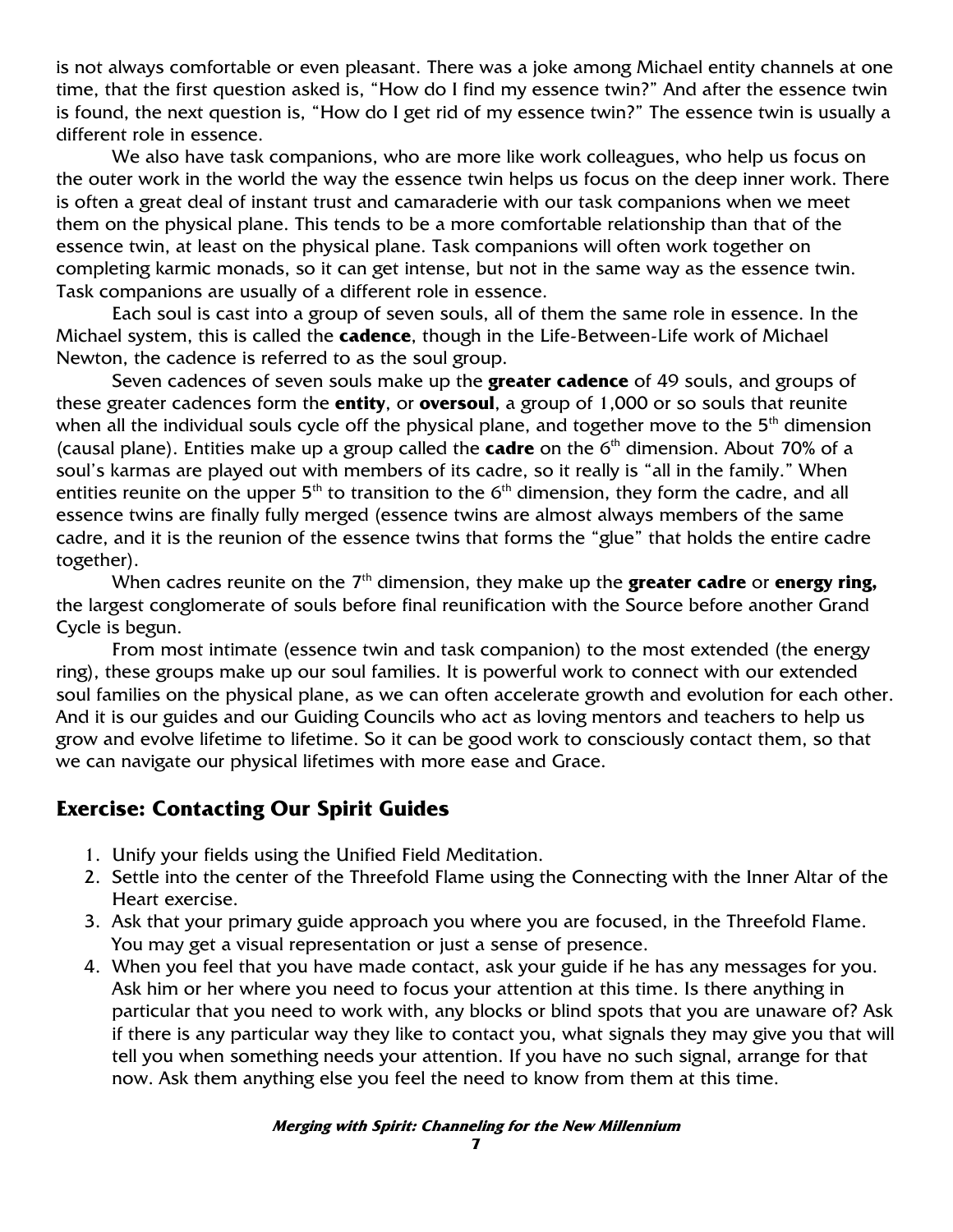- 5. When you feel complete with your primary guide, call forward any secondary guides you may be working with. There may be none, there may be many of them. With each of your secondary guides, ask them what particular skills, qualities, or life-tasks that they are assisting you with. And then ask them the same questions you asked your primary guide.
- 6. When you feel complete with your secondary guides, allow your consciousness to come back into the room.

## **Practicum: Contacting the Guiding Council**

#### **Practicum: Contacting our Soul Families**

#### **Practicum: Mediumship**

#### **Varieties of Channeling Experience**

It has been stated before, but is worth repeating: <u>**that no channel in a 3<sup>rd</sup>-dimensional**</u> **body with separated consciousness is 100% accurate!** 

All beings who channel through us verbally must use our mental bodies, vocabularies, and native communication skills in order to articulate through us. Since  $5<sup>th</sup>$ -dimensional and higher beings do not utilize a symbolic/conceptual language such as we do here on Earth, it must be this way. For that reason, pure energy transmission and channeling tones and upper-dimensional experiential languages are probably the "purest" channeling we can achieve while embodied on Earth.

Also, realize that it is very difficult for entities to channel communication through us that conflicts with any of our closed systems or "this is the way it is" belief structures. If you begin a professional channeling practice, it would be a responsible thing to do to let your clients know the limitations of channeling, that the information is just opinion, not truth, that truth is impossible to express in a human language, and that it would be ideal if they take the information received as stimulation to their own insights only, using their own discernment to validate for themselves all information received, no matter the source.

You can be sure that whatever you transmit in the form of verbal information is also going through the filters of your audience, and so don't be surprised when you later hear words from people you channeled for that you allegedly spoke, but which bear no resemblance whatsoever to your memory of the channeling. You say what you say, and they get what they get through their filters. Such is the way it must be while we inhabit a world of subjective perception, a free-will universe where the meaning we ascribe to anything is a matter of our choice.

#### **Trance Channeling**

This is an ancient form of channeling. From the Sibylline Oracles to Jane Roberts and Seth, "being possessed by the spirits" is probably the most well-known method of contacting "the other side." However, people who can engage in this form of channeling without incurring extensive and possibly permanent damage to their physical bodies and psyches are very rare. Because the person completely leaves their body, allowing another being to take control of it and use it for the channeling, this leaves the body feeling very vulnerable and abandoned. The body resists the "possession" of the foreign mind at all times, so this can lead to serious energetic and neurological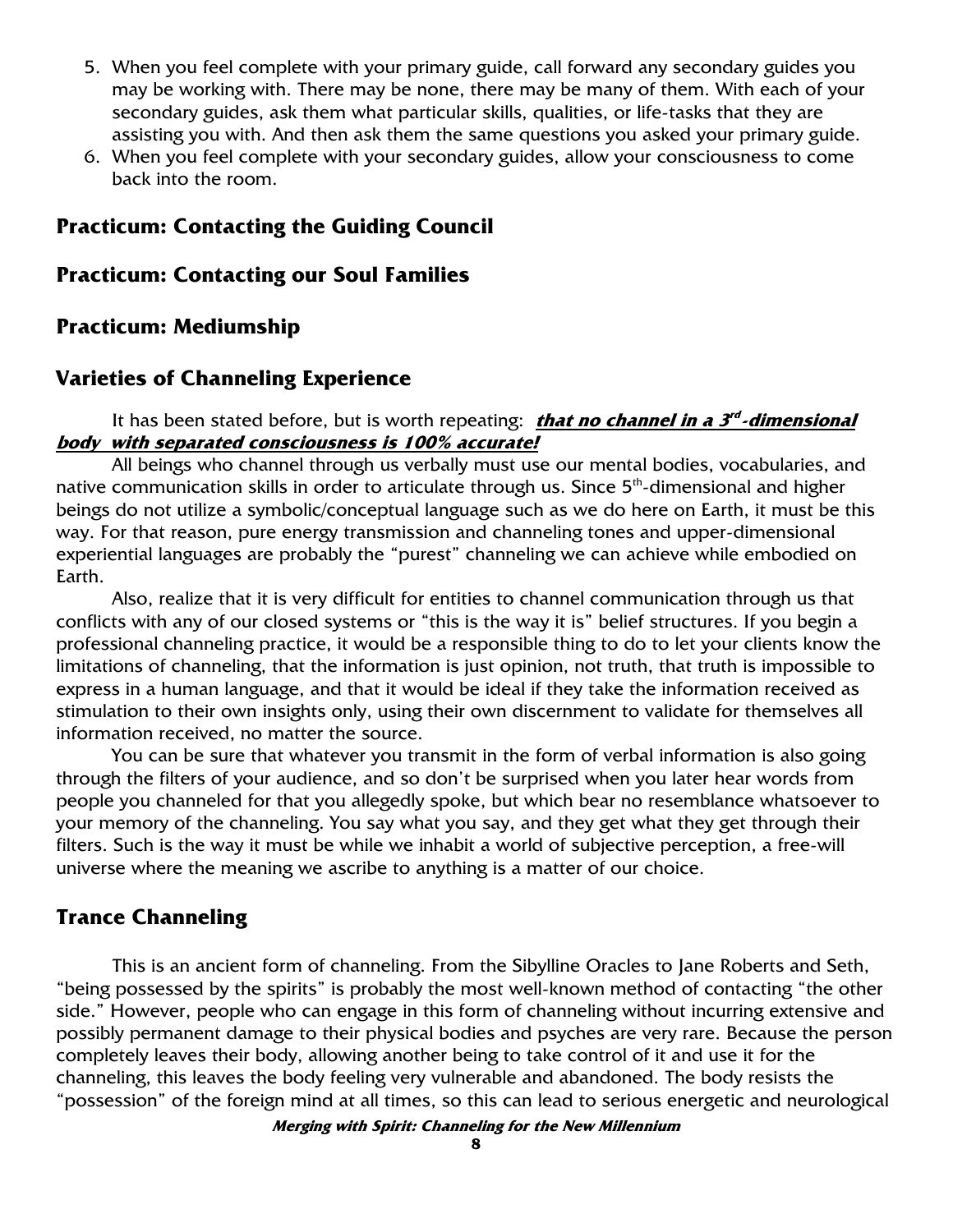problems in the body. Also, this form of channeling, because the person is out of control of the body, can leave you very vulnerable to non-volitional possession by any number of astral entities, who may or may not mean the primary occupant of the body well, but who will assuredly use the possession for their own purposes, and not that of you and your Spirit. Trance channeling also leaves out the co-creative partnership aspect of the channeling experience, and since co-creation with Spirit and with other masters is one of the goals in the process of soul evolution, trance channeling is not recommended. While it's true that there is less likelihood that the channeling will be "edited" through the personality and reality filters of the channel, the dangers inherent in this form of channeling make it very undesirable as a form of interdimensional communication. Please be aware that no being residing on the  $5<sub>th</sub>$  Dimension and higher would even suggest, much less encourage, this form of channeling at this point in our ascension process.

While there are a very few people on the planet whose bodies are specially "wired" for this type of channeling, chances are that you are not one of them! If you encounter a being who wishes to channel through you in this way, please be very skeptical and use your utmost discernment.

#### **Access, or Telepathic Channeling**

When information is received via telepathic messaging, we call it "access channeling". Strong telepaths tend to favor this method, as no entity actually enters the body and fields during this type of information exchange.

The advantage of this method is that entities that could normally not communicate directly through a person's fields due to a frequency disharmony can still communicate with the channel.

The disadvantage of this method is that there is a greater chance of distortion of the information, as the beings do not actually anchor and stabilize the transmission through the body and fields.

Also, since the energy isn't moving through the channel's fields, only information can be transmitted, not pure energy. This method is a very good one, however, if you just want some quick answers and you don't feel like going into a full merge.

## **Conscious Channeling**

This is the type of channeling that is currently most popular. In this method, the channel opens to the entity and allows the being to communicate through the body and fields. This method utilizes a "step-back" procedure, where the dominant ego-consciousness of the channel moves out of the way of the being channeling through. This type of channeling does engage the person's body and fields, and allows for pure energy transmission. The disadvantage of this method is that the channel does not merge with her Spirit in a transpersonal spiral, thus leaving her vulnerable to distortion of perception and channeling inappropriate entities.

#### **Merged Channeling**

This method is the channeling favored by the co-creative master, who wishes to enter into partnership with her Spirit and ensure that only beings who can merge with her Spirit upperdimensionally are permitted to come through her fields. Also, the channel enters what we call the "transpersonal spiral", where her orientation to the channeling and the people for whom she is channeling tends to be impersonal and more free of the distortions of ego-perception. This type of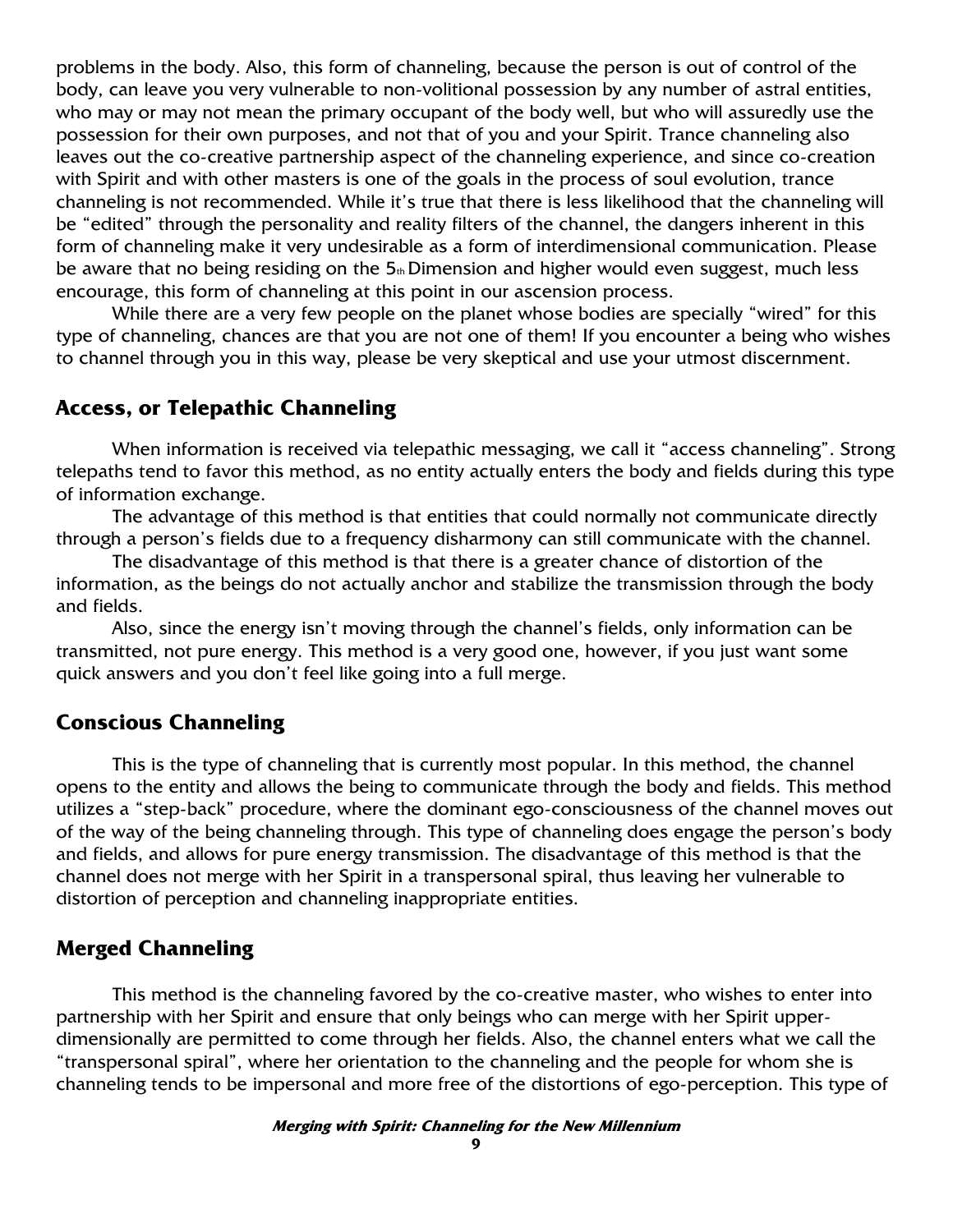channeling, though it can be demanding to learn, tends to be the most rewarding, because it trains the channel to orient to life in a transpersonal, rather than karmic, way. Also, this method of channeling is far less limited than the other varieties. One can channel vast group energies safely with this method, all moderated by the presence of the channel's Spirit. The disadvantage is that some people are not prepared for the level of ego-sublimation that the merge requires to be effective.

This type of channeling requires the greatest level of surrender to Spirit and to Divine Will. Though probably the most powerful method of channeling available on the planet at this time, the level of requirement is high, and not all people are willing or ready to embark upon this type of selfknowledge. If you are, though, this type of channeling is the most satisfying, as it trains you to embody Spirit fully and enter into a conscious co-creative partnership between all levels of your consciousness.

## **Channeling Methods**

 There are many divination and channeling methods that have stood the test of time. When we lack confidence in our ability to channel verbally, they can help us build that confidence. That said, there are certain limitations to using these methods.

#### **Automatic Writing/Typing**

 Using merged or conscious channeling methods, this is a very efficient method of channeling. The drawback is that there is a bit more chance of mental body interference to come in and "edit", since most people edit as they write. I've found that the best approach to this method is to allow it to simply stream out of you and then go back and edit spelling, grammar, etc.

#### **Ouija Board**

As I see it, the issues with using this channeling method are:

- 1. It takes FOREVER to channel when you are pulling down each word one letter at a time, and
- 2. Ouija Boards are basically open gates to the astral plane. Unless you are very confident of the clarity of your intent and your fields, the information can be confusing or misleading, and in a few cases has led to astral possession.

#### **Pendulum**

 This method is good for Access-level channeling, when we're seeking a quick answer to a specific question, especially when body-testing. However, it's rather easy for the mental body to interfere and move the pendulum in the direction it wants it to go.

#### **Cards, Runes, Bones**

 This is a great method to use when you're just beginning your channeling practice, especially for others, because it takes the pressure off of you to be the "actor" or presenter of the information. You can channel freely and "blame it on the cards."

#### **Merging with Spirit: Channeling for the New Millennium**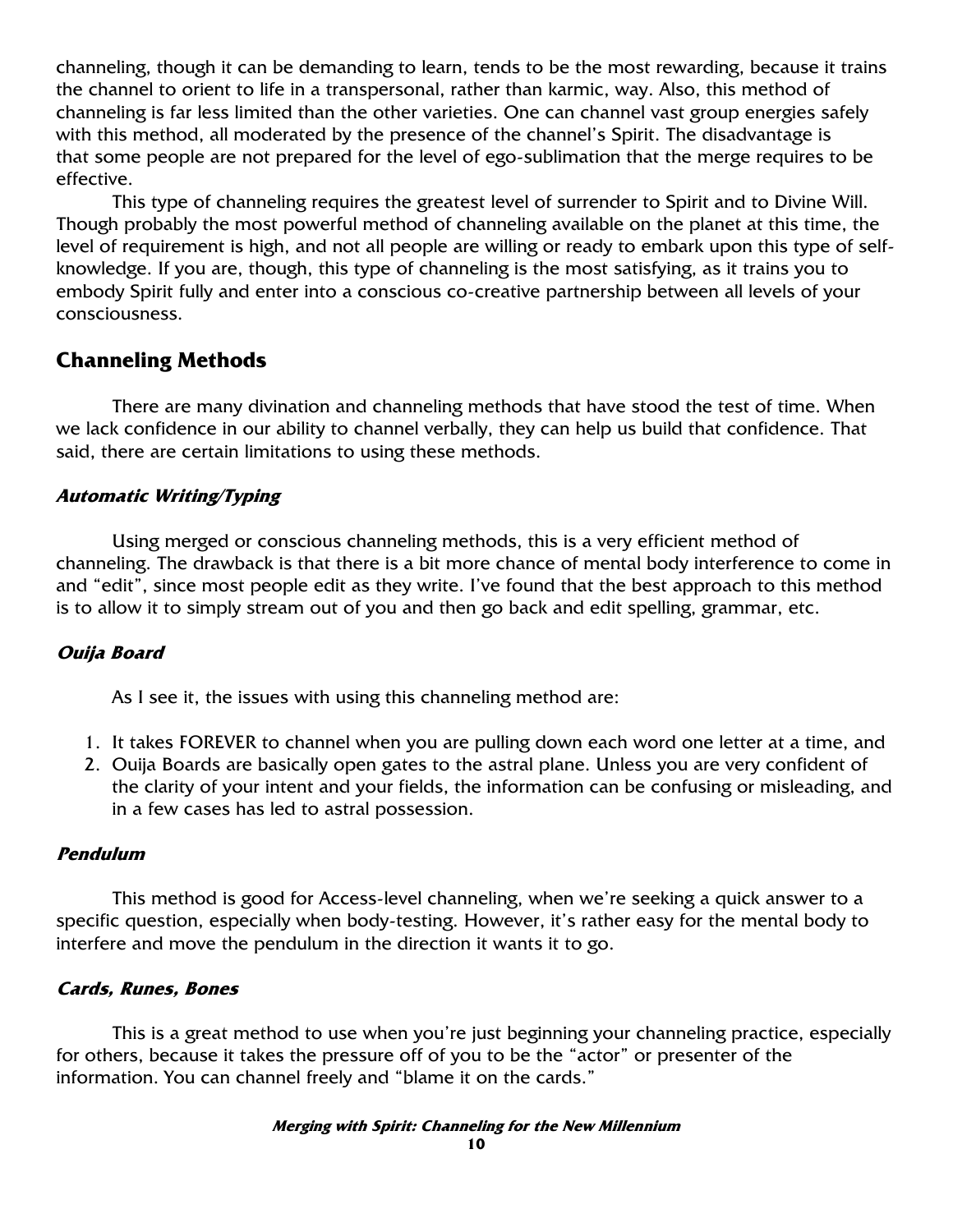## **The Channeling Contract**

Once you open to channel, there will be no shortage of beings from the upper-dimensions who will be happy to use you as such. You may have some ideas about which beings you would like to channel, or you might simply invite Spirit to open the door to the being or beings most appropriate for you to channel at this time. Though you might want to channel a being whose channeling through others you've enjoyed, sometimes even with the merged channeling method, their energy might not be a good match for yours. But before you experiment, it is helpful to establish your requirements with Spirit as to your intent when channeling. This makes sure that Spirit is aware of the parameters under which you desire to channel.

There have been quite a few psychics and mediums who have been successful and powerful channels for  $4<sup>th</sup>$ -dimensional entities. However, if you are interested in a more transpersonal channeling experience, free of the distortions that so often plague astral channeling, then it is helpful to engage your Spirit's assistance in assuring that your channeling is as clean as possible. Spirit can do this for you even if you are channeling astral beings. The most important thing is that your energy and fields be protected. Such a "contract" also predisposes you to a merged channeling experience.

## **Exercise: The Channeling Contract**

- 1. Unify your fields using the Unified Field Meditation.
- 2. Enter the space in your inner altar in the Threefold Flame using the Connecting to the Inner Altar of the Heart technique.
- 3. From your inner altar, request your Spirit's attention. Then: "Spirit: I hereby set my intent to open to the channeling experience. I ask for your assistance in assuring that only beings that can merge with us  $5<sub>th</sub>$ -Dimensionally and higher be permitted to come through my body and fields. I ask that we create a channeling partnership whereby I keep my body and fields as clean and clear as possible for the channeling and that you ensure that the energy remains clean and pure upper-dimensionally. Under the law of free will, under the auspices of Divine Will, I do so request this. And so it is!"
- 4. It is also helpful to do the following Contract Dissolution in order to ensure that any preexisting karmic conditions are dissolved through Grace so that your channeling (and life, for that matter!) is as clear as possible: "As a Divine Being, one with Source, by the Force of Grace, I hereby dissolve and release all contracts, agreements and karmic interactions with any and all beings, on any and all dimensions, from any and all Universal Systems, which allow for interference with my physical well-being, and/or destruction of and damage to my physical body. I further release all karma and contracts, by the Force of Grace, with these beings that allow for interference with any of my energy fields and consciousness levels and/or destruction and/or damage of same. By the Will of the Source, all such contracts are hereby revoked by me under the auspices of my Free Will, and made null and Void, NOW. Any being with whom I have such contracts, if there is any problem or complaint with this dissolution, must immediately forward such complaint to the Karma Board on the 5<sup>th</sup> Dimension, and in such case I must be informed, by Divine Law."
- 5. When you feel complete, allow your consciousness to return to the room.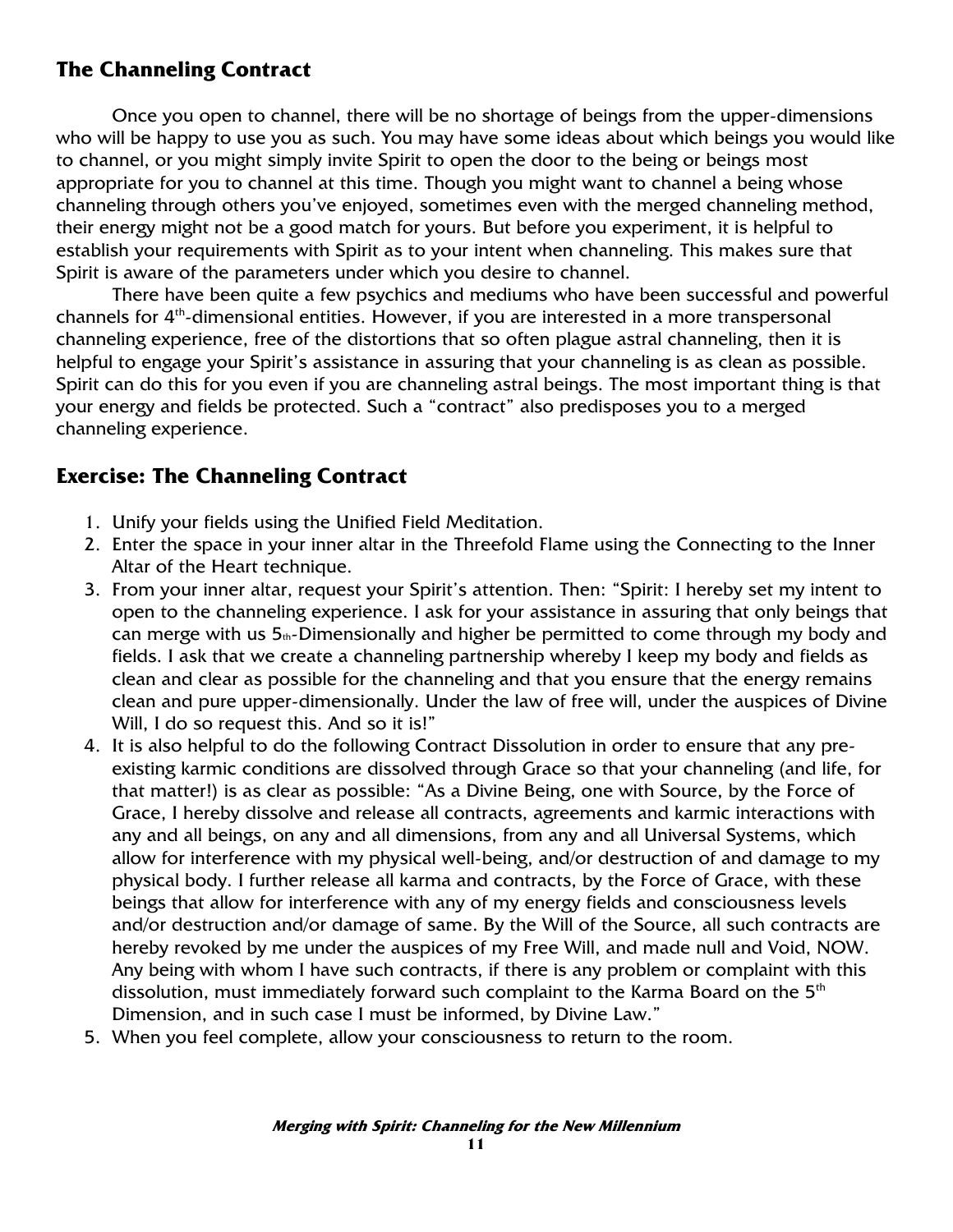## **Exercise: Negotiating Your Channeling Agreements**

 Maybe you don't have any clear idea of which specific being or beings you would like to channel. Or even if you do, it can be helpful to consciously negotiate agreements, so that beings that you may not know of and which might be a good match for you can introduce themselves.

- 1. Unify your fields using the Unified Field Meditation.
- 2. Center in your heart chakra using the Connecting with the Inner Altar of the Heart technique. Focus your consciousness into the center of the Threefold Flame.
- 3. Set your intent to call before you any beings who might wish to become channeling partners with you. Ask your Spirit to "pre-screen" them, so that only appropriate beings show up when you send the call.
- 4. You may become aware of a being or multiple beings approaching you. With each one, ask them why they wish to partner with you, and what type of energy and information they are most interested in conveying. Also ask if they will be approaching you from the  $4<sup>th</sup>$  or  $5<sup>th</sup>$ dimensions. If their reply sounds interesting to you, agree to be their partner, as long as they consent to your terms—they must be willing to merge with your soul and/or Spirit before touching your body and fields, and that they can do nothing to alter your energy to suit them without your Spirit's direction and consent. With  $5<sup>th</sup>$ -dimensional beings, this is a given—this requirement is to keep astral entities in line and prevent the entire astral plane from trying to jump in.
- 5. Ask what you can do to make the channeling process fruitful and graceful for both you and them. Ask them if there are any particular blocks in your consciousness or energy fields that they know of that it would be helpful for you to address before channeling them regularly. Ask for their assistance in addressing such issues, if any come up.
- 6. If more than one being shows up, repeat this process with them. They may present you with some kind of symbol of your agreement—a scroll, a necklace or torc, something of that nature—especially if they are on the Ascended Master axis. Those Ascended Masters love their regalia!
- 7. When you feel complete, allow your consciousness to return to the room.

## **Getting Down to It—The Mechanics**

There are three qualities that we must cultivate in ourselves before channeling successfully:

- Acceptance
- Permission
- Surrender

First, we must accept that we are channels, that we have the skill and ability to do so. Next, we must give permission for the being to channel through us. And then, the most difficult step, we must surrender fully to the energy coming through, so that our mental bodies can "step back" and allow the channeling to occur. This is easiest in merged channeling, and most difficult in other types—another reason to favor the merged channeling method. We have already worked on surrendering to our own Spirit and guides, and so all we need to do is surrender to them, and they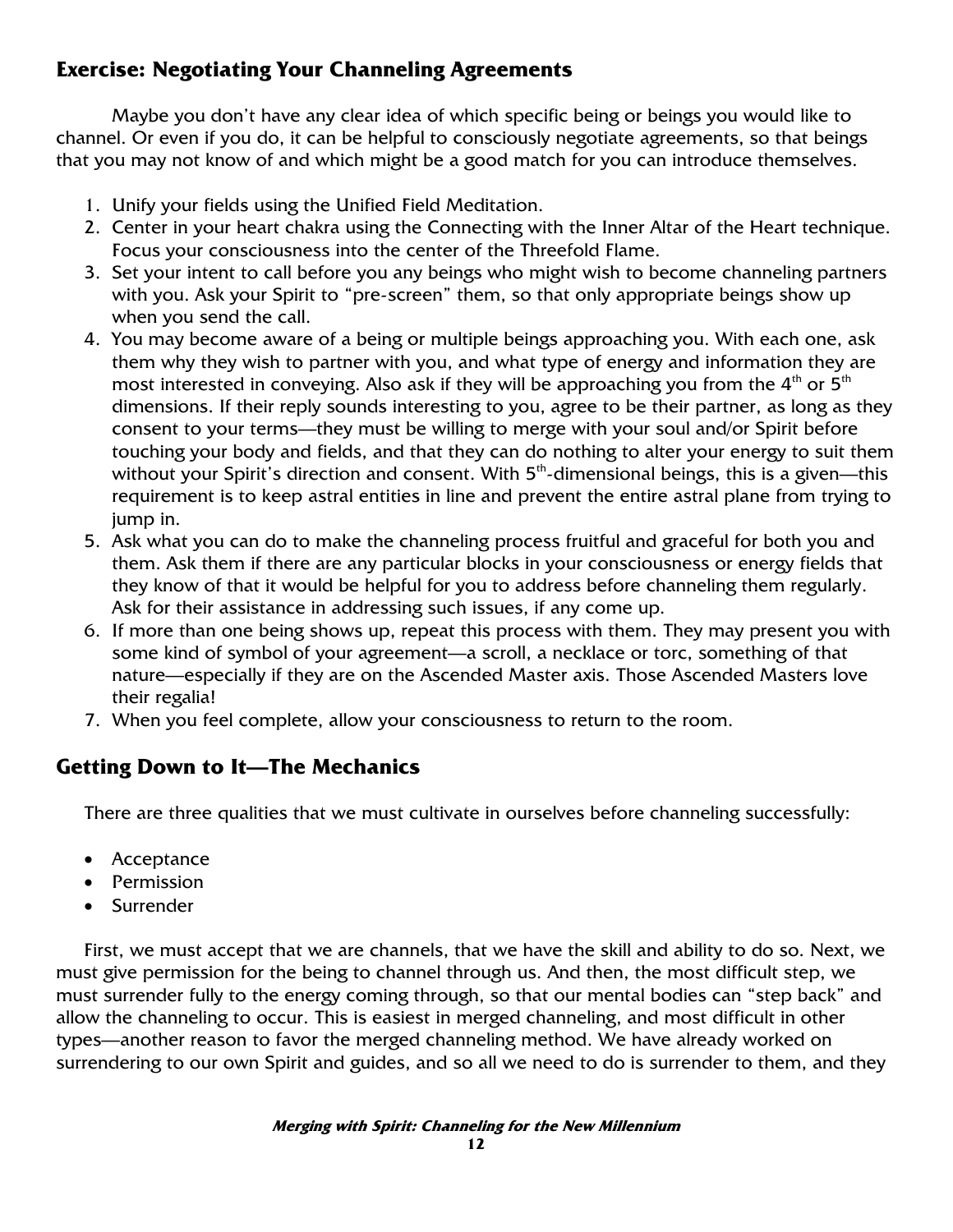will act as "gatekeepers" for the beings channeling through, who must be merged with them to do so.

Practicing the Transpersonal Spiral is a very good adjunct to merged channeling, because it teaches us how to merge with our Spirit and others'. In merged channeling, it isn't as important to determine if the being's energy is compatible with ours, because they are connecting with our Spirit first, and we are certainly compatible with Spirit's energy!

## **Channeling Styles**

In channeling, as in any other practice of psychic ability, it's important for us to release as much as possible the human tendency to compare ourselves with others. Our energy is unique, so the way in which we express our energy through channeling is unique as well. The beings who channel through us have a unique energetic signature as well, and merged together become something new in the universe.

There are many channels who don't even know they're channels, who channel energy all the time. That is actually everyone! Everyone channels energy, all the time, whether we are consciously aware of it or not. In a very real sense, we are channeling our personalities, because personality is like a garment, where our Spirit is the body wearing the garment. If you are a healing practitioner, you are channeling energy constantly—in the case of your clients, healing energy.

There is a difference in the kinds of information beings channel, depending on their orientation.

#### **Ascended Masters**

 Ascended Masters is a phrase meant to refer to those beings/entities who have a history of working with humanity through the ages, usually through mystery schools, some of which are still extant. Examples of well-known channeled Ascended Masters are:

- St. Germain, Master of the Violet Ray
- Sananda (who influenced the occult master Jesus Christ and prepared his body for the advent of the Infinite Soul)
- Kuthumi
- Sunat Kumara
- Hilarion
- Serapis Bey
- Merlin
- Athena
- Kwan Yin
- Mother Mary

Some are inspirational ("hearts and flowers"), some offer practical techniques for spiritual development, and all are focused on the ascension of human consciousness.

#### **Angels and Elohim**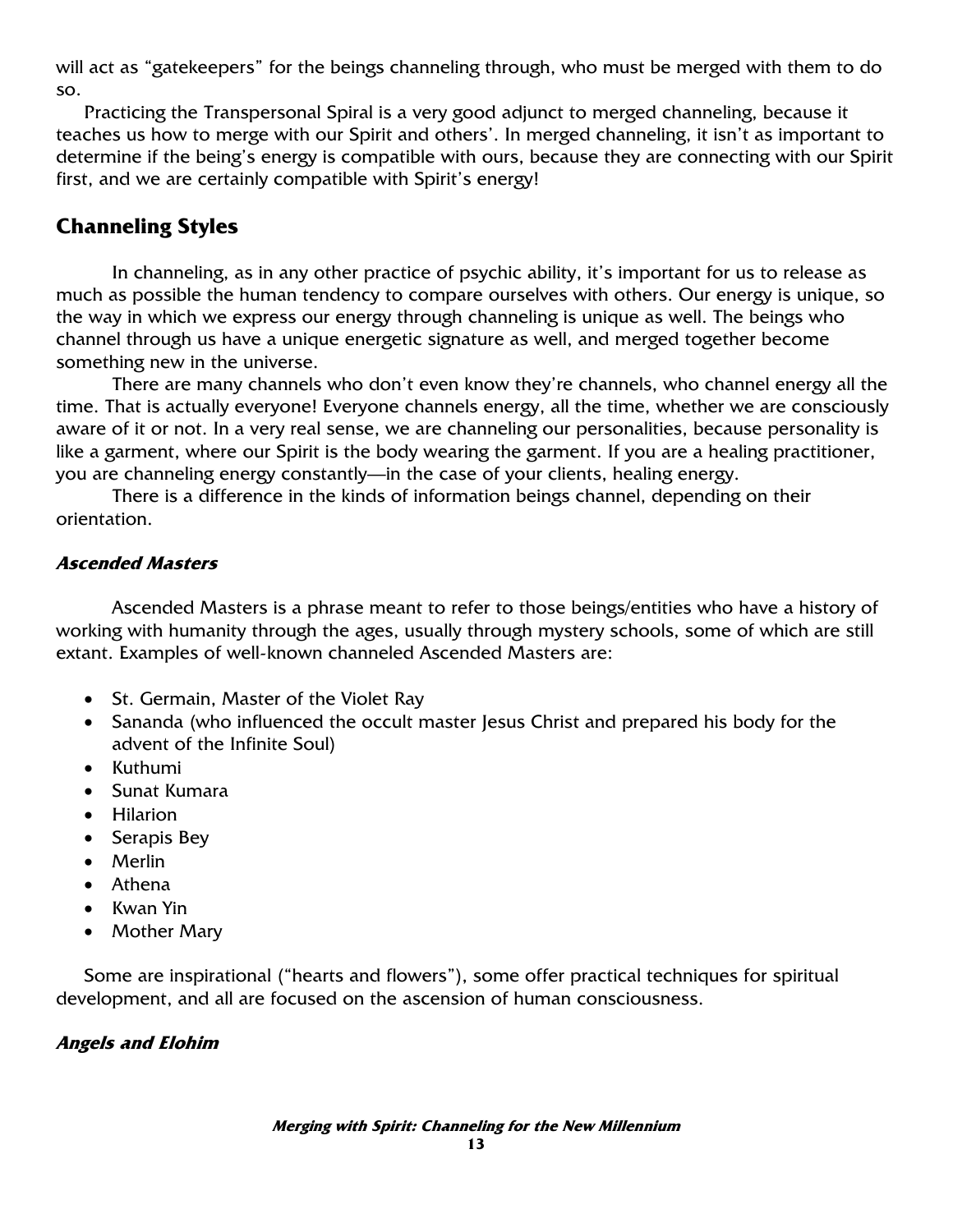Angels and Elohim are beings who channel through entities on the  $5<sup>th</sup>$  dimension, but originate from reunited cadres on the  $6<sup>th</sup>$  and  $7<sup>th</sup>$  dimensions. Angels originate from the  $6<sup>th</sup>$ , elohim from the  $7<sup>th</sup>$ . In order to come through physical plane channels verbally, they must "step down" their energy through dimensions to work through their partners on the  $5<sup>th</sup>$ . Some examples:

- Archangels Michael, Raphael, Gabriel, Uriel, Ariel (many, many others)
- El Morya (elohim, keeper of the Indigo Ray of Divine Alchemy), or any being who styles themselves as "El" anything.
- Grace Elohim, Purity Elohim, Peace Elohim, Victory Elohim, Rapture Elohim, and many others

#### **Extraterrestrials**

There are 5<sup>th</sup>-dimensional extraterrestrial groups with interests in channeling through Earth human partners, such as the Ashtar Command. But one can also contact the Zeta Reticulans, Barnardians, and Andromedans (astral and physical) as well as individuals from cultures on planets where the average number of previous cycles is considerably higher than that of Earth. These include but are not limited to: the Pleiadians, the Arcturans, the Sirians, the Hathors, and the Orions. Humans were seeded onto Earth from genetic stock taken from Orion and the Pleiades, so we especially resonate with those groups. Cetaceans were seeded from Sirius B, a water planet. Cetacean channels like to work with Sirians. There are also the canid Vargryn, felinoid Kzinti and Haazi, and the reptilian Silurians and Drac who like to channel through human partners.

## **Channeling Upper-Dimensional Languages**

 Sometimes, beings will channel through in tones, or in other non-Earth languages. This is because a great deal of information and energy can be conveyed directly to the listeners' fields in this way. Unlike conceptual-symbolic languages, there is also little or no chance of distortion, so such transmissions are "pure", if incomprehensible to the human mind. It takes a high level of surrender to channel in this way, but it can do much to break down any mental blocks against channeling if such exist, and some very powerful and effective work can be transmitted in this way, especially in a healing context.

Here are a few of the "Languages of Light" that I'm familiar with:

- Devic/Angelic Language (toning)
- Spiritual Scientific (sounds mechanical or robotic, as if you're speaking "electronic-ese")
- Sumari (a language used by humans on the astral; Jane Roberts channeled some of this language in her work with the Seth entity, very lovely and flowing)
- Semaphoric (the visual language of elementals, transmitted as pulses of light and color and geometry)

These languages are not only sound (except for Semaphoric), but light, color and geometry, and they transmit rotes, which are fully experiential packets of information. For instance, instead of saying, "I went to the store today", using these languages, you can transmit the entire experience of going to the store, including the experiences of the beings you interacted with during your errand. Volumes of information can be "seeded" into the listener's body and fields, that will later come up as sudden insight. It's a very effective means of communication, which is why I

#### **Merging with Spirit: Channeling for the New Millennium**